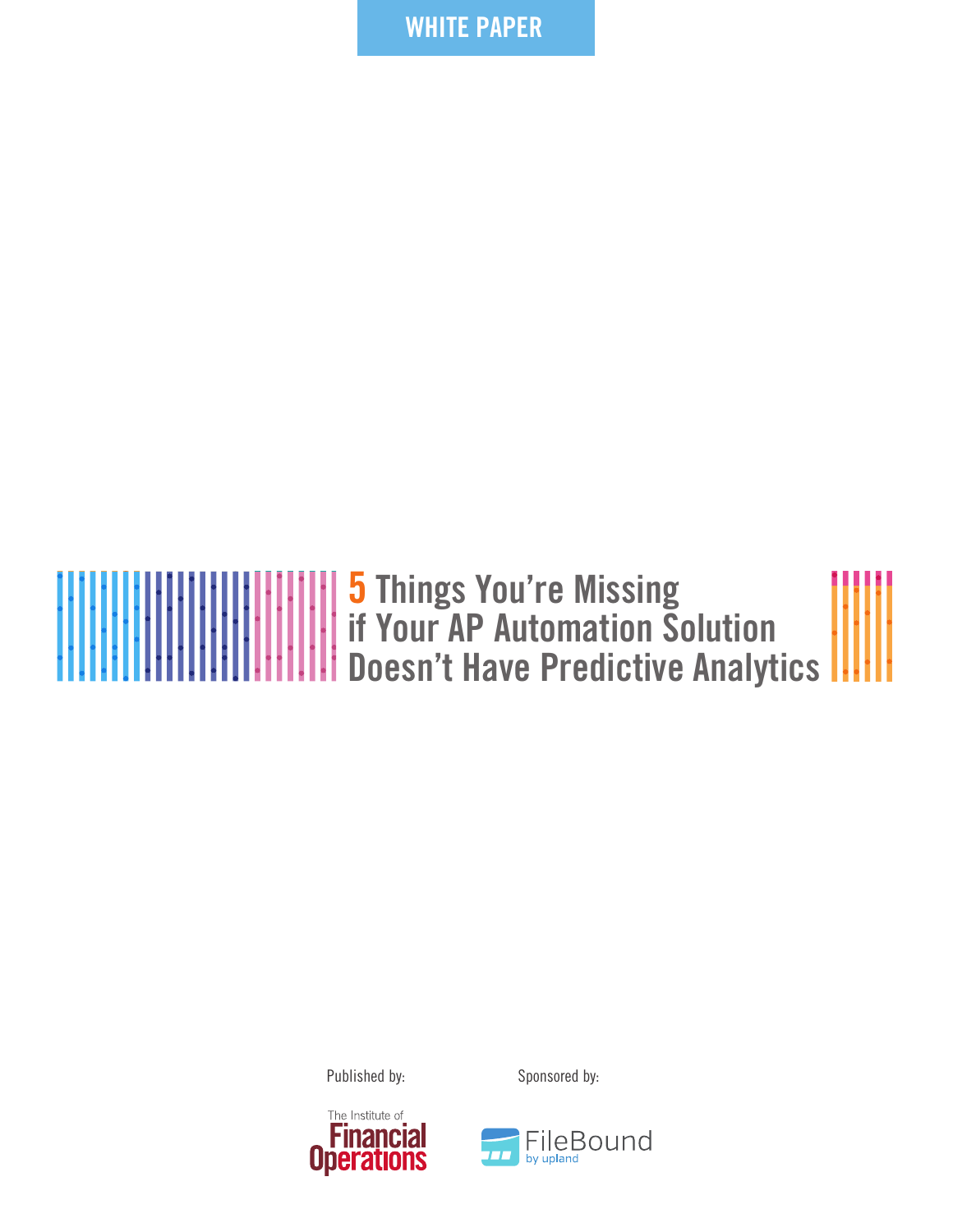### **5 Things You're Missing if Your AP Automation Solution Doesn't Have Predictive Analytics**

What constitutes a "high-performing" accounts payable department? Benchmarks are often based on specific metrics such as how much it costs to pay each invoice or how long it takes to move an invoice from receipt to payment. These metrics are useful, but they tell only part of the story. Without true analytics, AP invoice processing isn't providing its full value to the business.

When data insights are applied to AP automation, attention can be shifted from tactical benefits to more strategic ones. Access to data intelligence can help organizations optimize their working capital, improve the ability to meet contractual obligations, and fuel process improvements.

#### **Benefits of AP Automation**

AP invoice automation uses a variety of technologies to reduce the number of manual steps needed to complete the purchase-to-pay cycle. These include proven technologies such as document imaging, data capture, workflow, and integration with ERP and other financial systems to achieve the following:

- **• Lower operating expenses** Organizations that use AP automation reduce the staffing needed to process invoices by eliminating data entry and manual routing. More importantly, they better use the staff they do have to concentrate on more important tasks such as resolving exceptions and data analysis. Electronic document storage also eliminates time spent retrieving physical documents as well as related costs for storage space and supplies.
- **• Improved payment performance** By eliminating mundane tasks, automation speeds the processing of invoices. Prior to automating, many organizations experience backlogs in processing, especially during peak periods. But faster processing reduces the risk of late payments and helps many organizations collect early pay discounts that they couldn't reliably take advantage of previously.
- **Improved visibility** Basic audits are significantly less disruptive in an electronic environment, but in an era of greater accountability and litigation, automation has the added advantage of delivering process transparency. Using workflow logs and other tools, organizations can document what actions were taken, when and by whom to demonstrate that documents moved through the process in accordance with stated policies and standards.
- **• Opportunities for growth** When automation is used to eliminate low-value tasks, AP departments realize not only greater productivity, but a greater opportunity to focus on strategic initiatives. These initiatives can range from additional financial analysis to streamlining the onboarding of financial processes for mergers or acquisitions. This is clearly an area where there is a need for additional analytic capability in automation.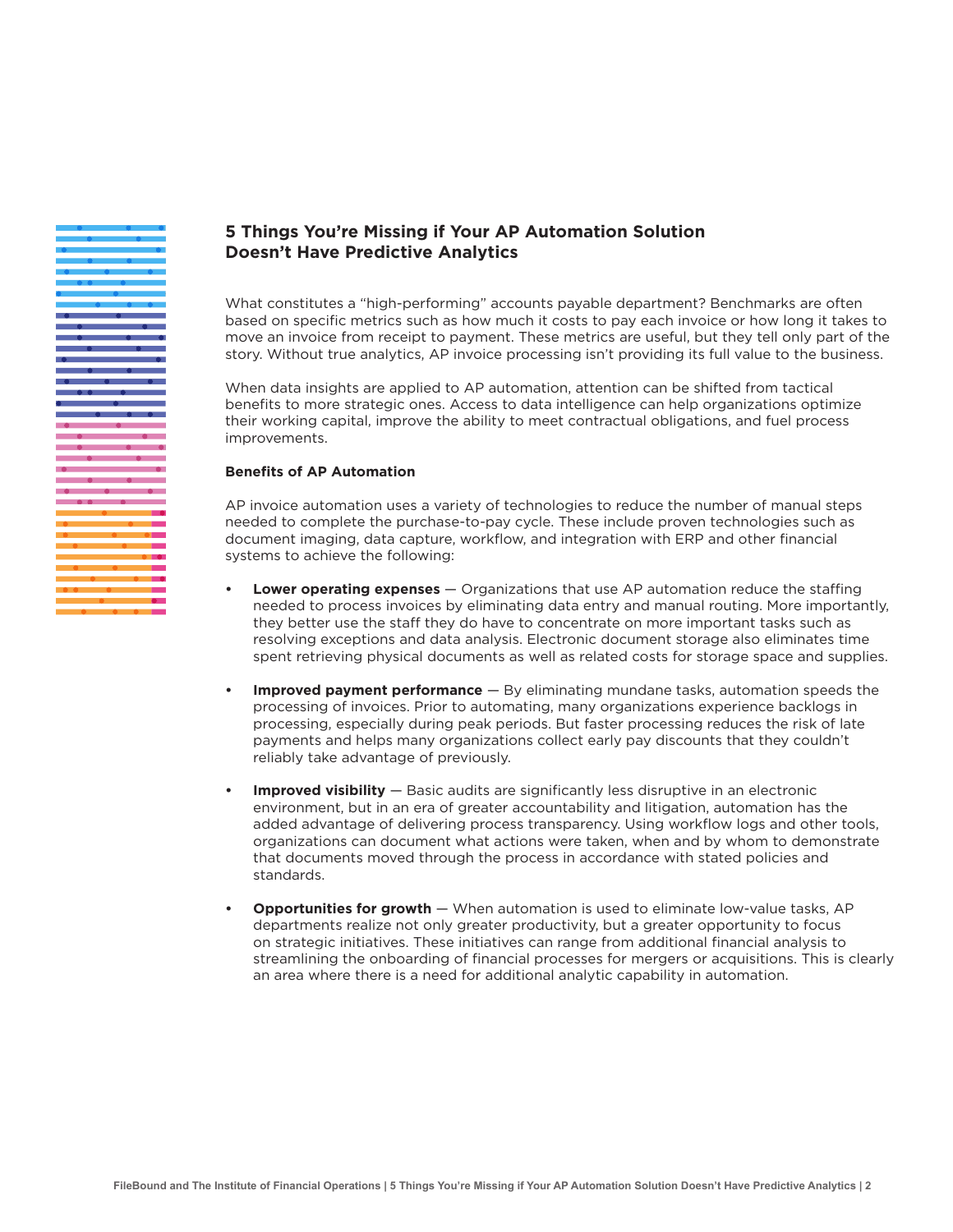

These benefits have remained a constant for AP automation since its inception. However, changes in the workforce have made it difficult to reap them. Employees change jobs more often, are more likely to be contractors, and are accustomed to readily available and easy-touse apps. More people work remotely or on distributed teams with more flexible working hours. And nearly everyone wants to be able to conduct business on a mobile device. To adapt to these demographic trends, vendors have strived to make AP automation easier to use by investing in the following:

- **• Workflow**  Automation technology has improved tremendously, allowing hands-off processing of more invoices than ever even for those with complex rules. As this technology has matured, the real innovations have been in usability. Workflow used to be the domain of only the most technical employees. Now drag-and-drop tools, out-of-the-box rules and actions, and graphical design interfaces put the power in the hands of business users, giving them the ability to respond quickly to changing circumstances.
- **• Cloud** As workforces become more fluid and fewer employees are tied to a specific location, the accessibility of cloud solutions has helped organizations cope. Though many AP departments have become centralized, their customers have become more dispersed, especially in a shared services environment. The ability to share documents and processes using browser-based technology makes it easier for people to complete their tasks, decreasing the payment time for accounts payable operations.
- **• Mobile** The same factors that drive cloud adoption have helped increase the use of mobile technology as well. In an era of BYOD, or "bring your own device," AP departments can provide access to device-agnostic cloud software that allows people to be productive when they are away from their desks. This is particularly important in situations of high risk/ high response because the individuals with the authority to sign off on high-value invoices and special terms are often the ones least likely to be sitting in the office or required to use a specific device. If they can complete tasks such as approvals easily at the airport or between meetings on a phone or tablet, they can maintain productivity.

So where does the technology go from here? Have we reached the pinnacle of productivity and cost savings? Maybe the question isn't whether we can continue to improve the existing metrics but whether it's time to change the metrics themselves. Predictive analytics add a new dimension to AP automation by measuring not just what has happened but also what is likely to happen.

#### **The Difference Between Reporting and Analytics**

Analytics has become a loaded term because it has been used to mean so many different things. Sometimes it refers to what is more appropriately called reporting because it looks at static events without any association to a current business problem. For instance, reporting can tell how many invoices each employee processed, show how many invoices are in a queue, or show the average amount of time invoices spent in each queue. But a visual representation of tabular data isn't analytics.

True analytics provide actionable insights that help drive business decisions. Instead of providing tactical data about a department — such as whether all of the processors met their productivity goals — analytics, especially predictive analytics, give decision-makers the information they need to make real-time changes to adjust for desired outcomes. They use data collected during the business process to draw the big picture of where the business is going.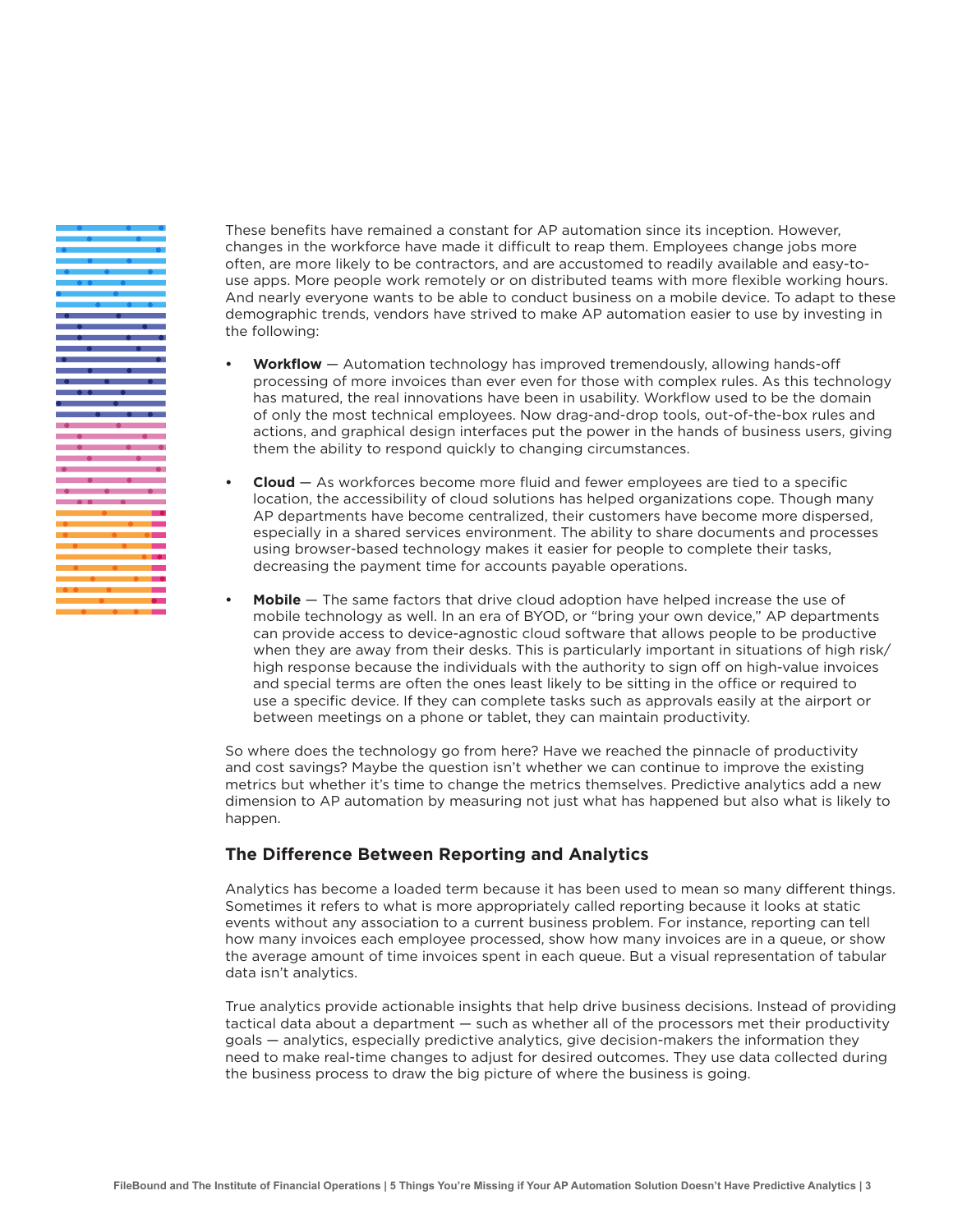Most automation solutions offer some form of reporting, either inherently or through third-party apps. Analytics, however, have generally required additional software and skills. For instance, some organizations use pivot tables, which require specialized skills and access to multiple data sources. If the right data is present, a pivot table offers some flexibility in how to compare the data. But changes generally can't be made on the fly, and data exports are often outdated, such as when the model depends on an end-of-month download.

Third-party analytics tools offer similar challenges and require additional cost and technical resources to support. Many organizations make use of the analytics capabilities of their ERP software, but this alternative can't track data that comes from the automation solution, which generally manages processes prior to the data entering the ERP, and may require additional seat licenses and training to make the data available to executives.

To realize the full value of AP analytics, the capability must be tightly linked to, or inherent in, the automation solution itself. This allows for instantaneous access to data in the system and a historical data record that can be used for calculating trends and predicting performance.

#### **What You're Missing Without Predictive Analytics**

1. **Addding value to the C-Suite with granular cash-flow intelligence.** AP leaders are under constant pressure to improve performance and hold the line on costs by optimizing processes, but they also need to deliver data the C-suite needs to run the business intelligently. Many reports indicate that understanding cash flow and working capital is a top priority for CFOs. Predictive analytics give executives a real-time view of expected cash outlays, not just outstanding liabilities, so they have better data to make decisions about liquidity management and perform cash flow analysis.

AP automation has become an important tool for providing visibility into liabilities and exposure, but predictive analytics allow AP departments to deliver more precise details about outbound cash flow based on historical precedents. For instance, most AP products allow you to see things like the number of total outstanding invoices in the system. They might even tell you when those are due. But what many can't tell you is when they're likely to get paid.

In this example, predictive analytics analyzes where your invoices are in the process and tells you when you can expect them to actually post for payment based on past performance. (See Figure 1.) This information is based on knowing:

- The typical flow of various kinds of invoices, such as non-PO invoices, PO invoices within spending authority, and PO invoices requiring executive approval.
- About how long each of these steps usually takes in the real world.
- Where each invoice stands along each of these steps, and an estimate of how much more time it has from there.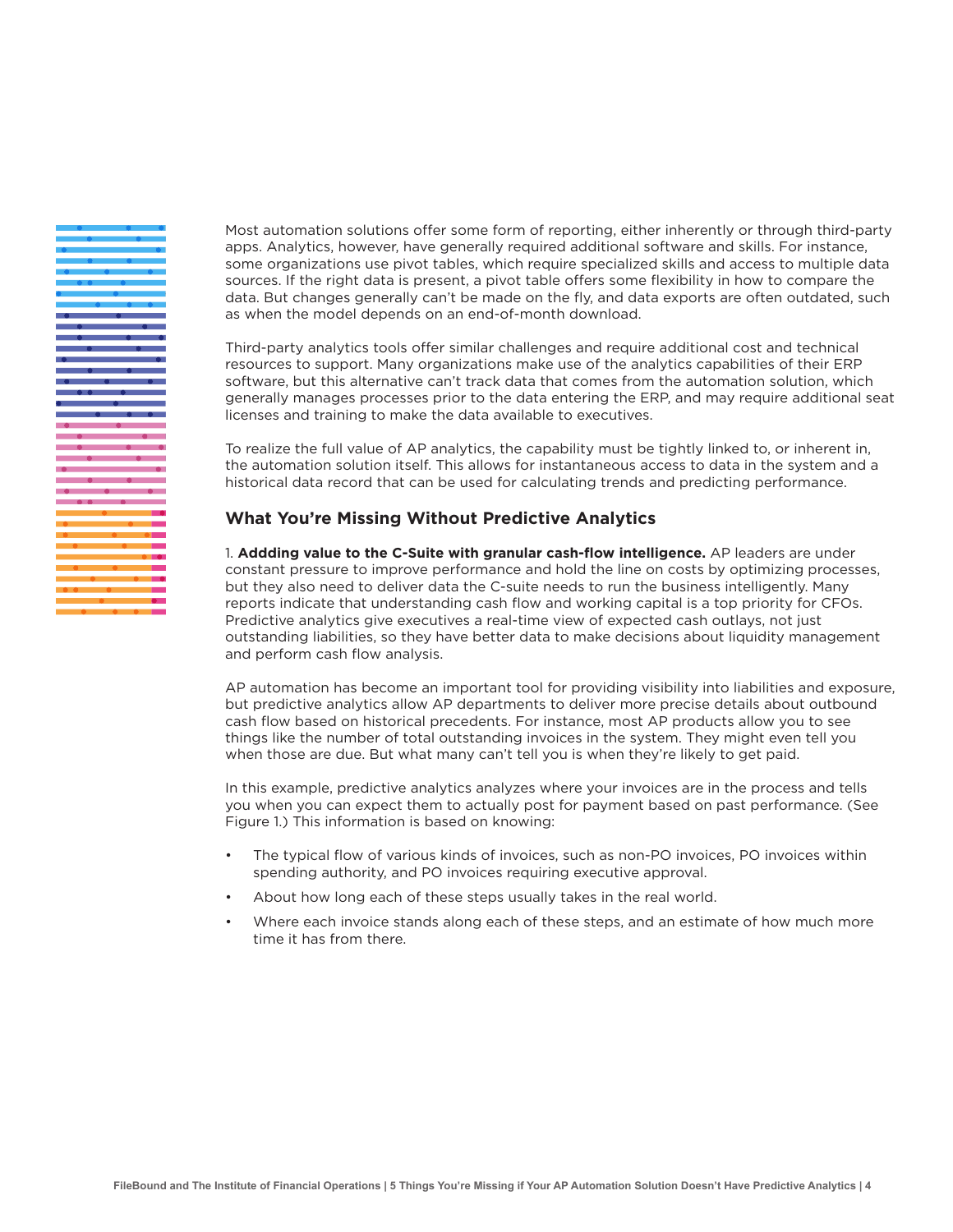As a result, predictive analytics provide a granular view of outbound cash flow, giving CFOs and financial analysts focused on liquidity management a precise understanding. This allows them to budget for outbound cash flow with greater confidence.



Figure 1: This view of the payables funnel not only tallies outstanding liabilities but estimates when they are likely to post to payment based on historical AP performance.

2. **Elevating internal and external customer service.** Analytics put the data your internal customers need at their fingertips. For instance, if the purchasing team wants to track a comparison of the top five vendors or the shared services organization wants to see comparisons between business units, that data can be presented to them on demand. Users can change the parameters dynamically to learn more about the current business environment.

External customers can also benefit from more precise answers regarding when to expect invoice payment. Historical data can be used to estimate when the payment will be posted based on how long it has taken invoices with similar attributes to post. When there is a vendor inquiry about a late payment, AP can quickly identify whether the process took an unusually long time and, if so, where the process fell outside of the norm. For instance, in Figure 2, the green line demonstrates the historical average time an invoice of this type spends at each step, and the blue line represents an exception. In this case, the AP manager would know this is an anomaly that should be addressed.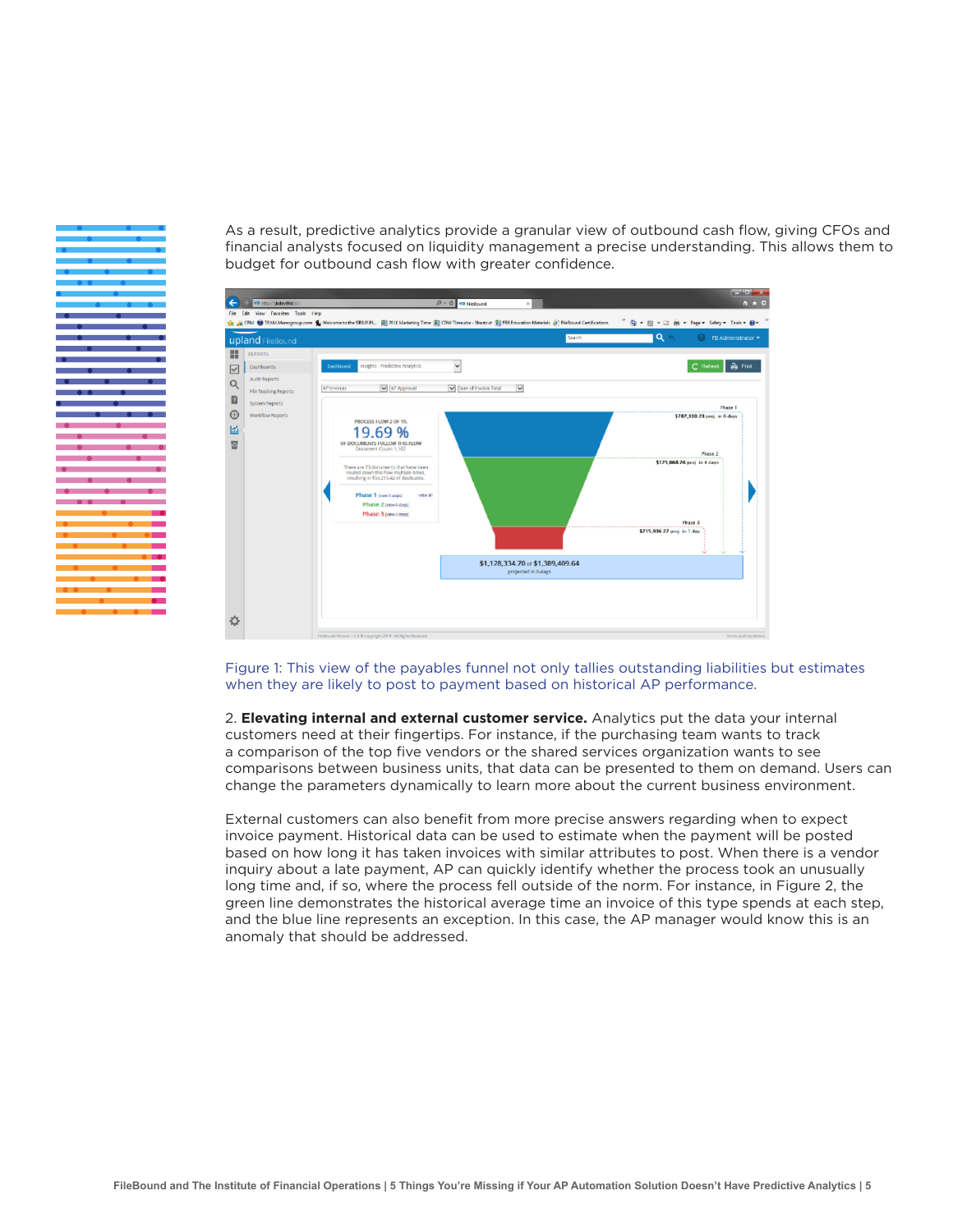

Figure 2: This benchmark analysis compares the flow of a "problem" invoice (the blue line) with the historical averages so that AP managers can quickly distinguish situations outside of normal operations and demonstrate appropriate expectations to internal customers.

3. **Establishing better benchmarking, SLAs and process improvement strategies.** The information presented in benchmarking dashboards (as in Figure 2) can go beyond customer service to help develop vendor purchasing strategy. Purchasing teams rely on AP to meet payment terms and contractual obligations, but with analytics, AP can also provide the data needed for purchasing to negotiate better terms. Knowing, for instance, the historical payment benchmarks and the vendor history and comparisons can give the purchasing team important data points for negotiating contracts with confidence that the AP team can meet the terms.

Many organizations require internal service level agreements (SLAs) from departments. Analytics data can be useful in creating and verifying realistic SLAs as well as analyzing areas for improvement. With the growing adoption of shared services, the need for clear benchmarks and usage metrics becomes even more crucial.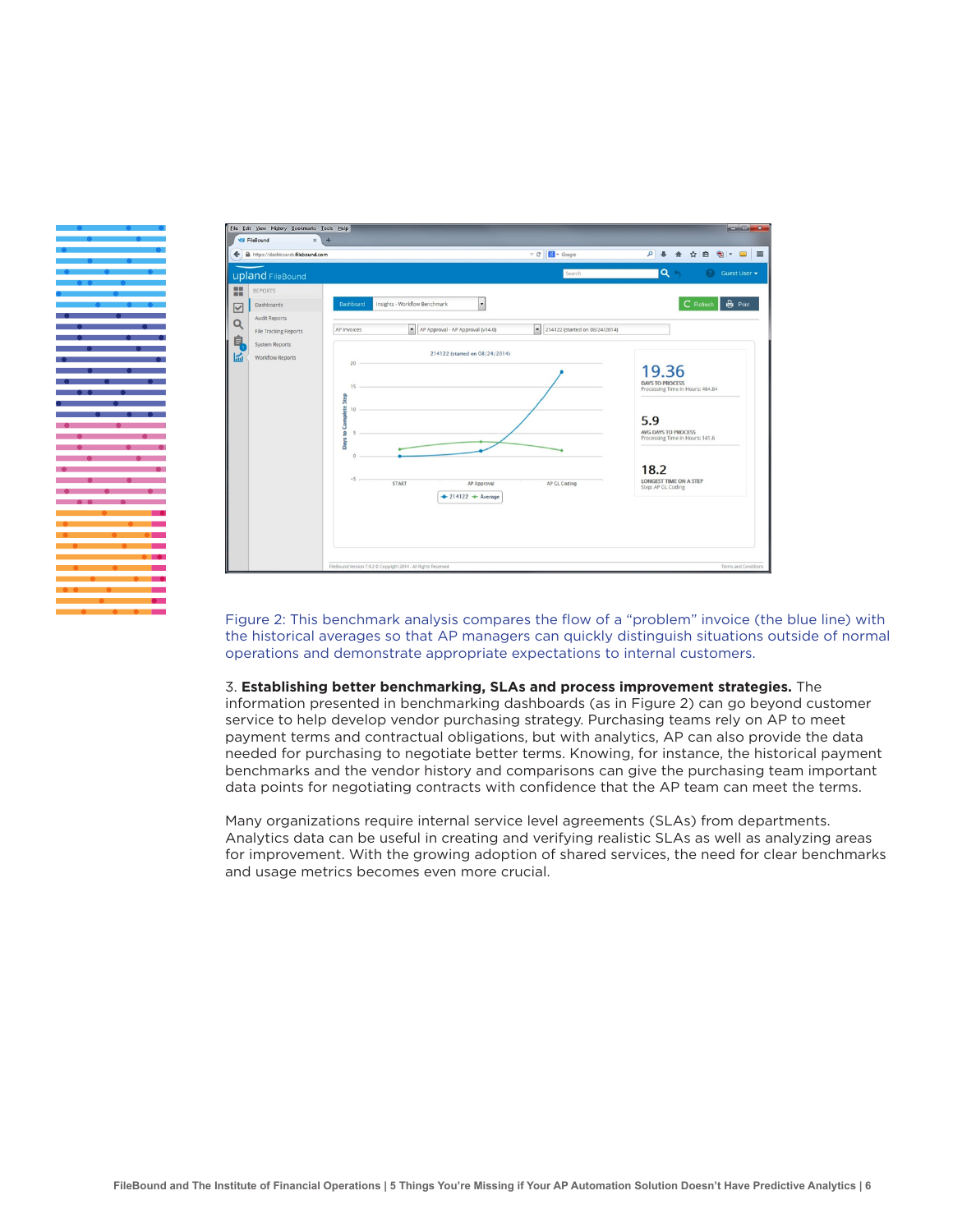

Figure 3: The analytical dashboard above shows a comparison of the five top vendors, automatically calculating the total spend and activity levels.

4. **Elevating the role of AP.** Demonstrating the strategic contribution of AP takes the focus off the transactional and repetitive aspects of the department and shines a light on how AP can contribute to the overall business. The tactical benefits of the automation solution free you from the mundane tasks and deliver greater focus on delivering value, and it's important that they be replaced with responsibilities that are valued by the business. This allows automation to enable AP leaders and staff to achieve their career goals.

5. **Getting approval for your AP project.** The benefits of AP automation are well documented. Yet AP automation isn't universal. In a 2013 survey performed by an AP research firm, almost two-thirds of AP respondents reported that their companies had not made significant investments in automation. Lack of budget and lack of executive sponsorship were two of the top three reasons cited for lack of automation. This suggests that it's often not seen as a strategic priority by those who make the primary budgeting decisions. Analytics provide an opportunity to demonstrate the true value of the solution to the executive team in a context that reflects their primary concerns.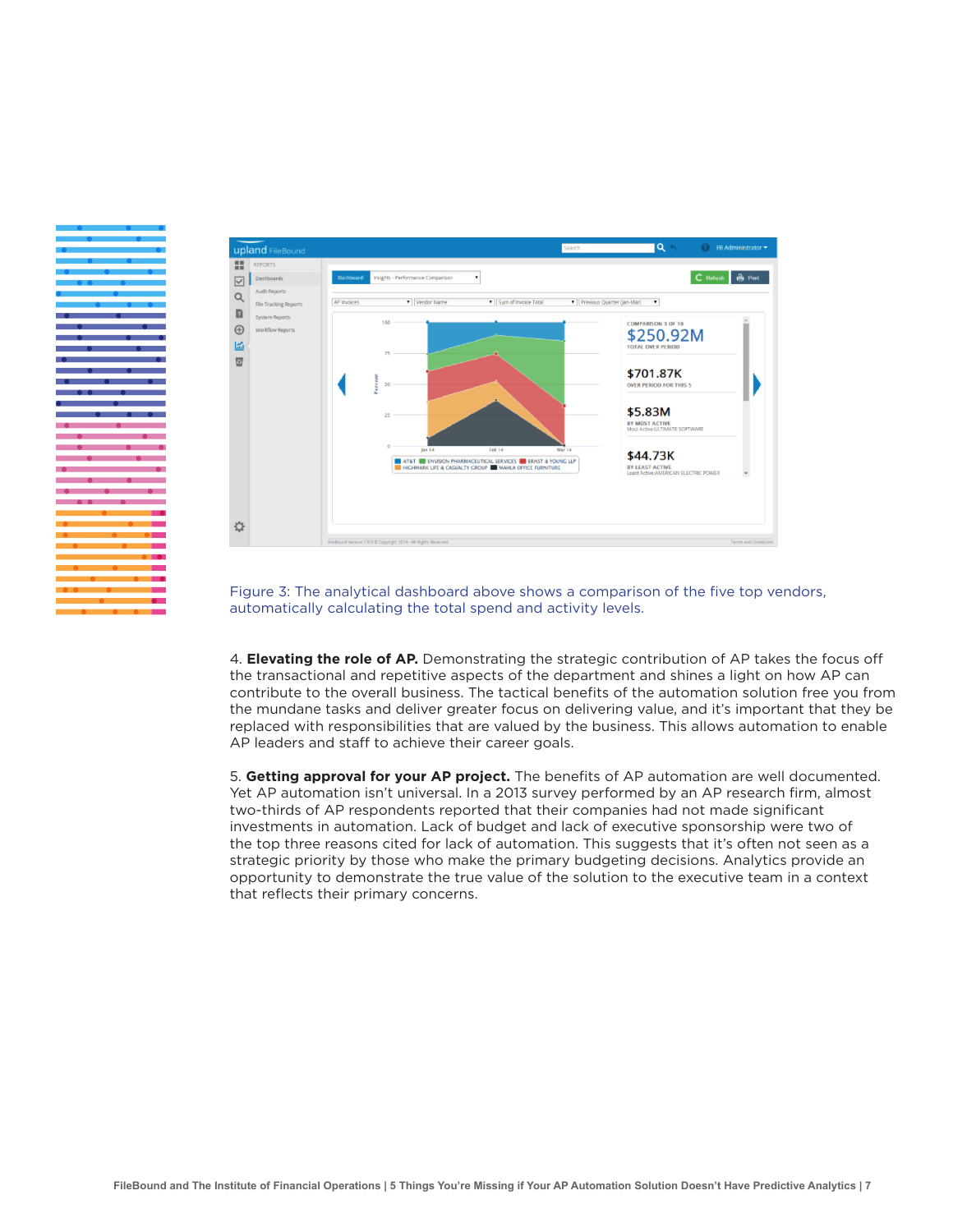### **Choosing a Predictive Analytics Solution**

Analytics are becoming a common feature in enterprise solutions, and AP automation software is no exception. As organizations look to acquire or upgrade their AP applications, analytics should be added to the criteria. To deliver the necessary capabilities in a way that is accessible to users and delivers the agility needed by the business, an analytics capability should have:

- **Predictive capability** A robust analytics tool will be able to evaluate past performance to predict future outcomes. Workflow history isn't sufficient because it merely reports the past. True analytics shows how this data affects the business tomorrow, not yesterday.
- **• User-driven design** It's no longer practical to call a database administrator to change the view of the data to explore new insights. Predictive analytics should allow business users to easily select the data they want and determine how they want to view it without IT requirements.
- **•• Direct connection to data** Third-party tools and integrations add layer of complexity and risk to obtaining accurate analytics about AP automation. Software applications with outof-the-box analytics capability ensure that the data source is configured properly.
- **• Fast implementation** Out-of-the box analytics are available as soon as the automation solution is implemented, without additional steps. Eliminating time spent implementing and configuring analytics provides faster access to data insights that can guide process optimization and uncover inefficiencies. It also decreases the risk that analytics will be a "phase two" that never gets prioritized.
- **• Customized dashboard views**  Users should find it as easy as possible to view analytics data, even if they are not commonly users of the automation solution. An executive, for instance, should be able to see the desired dashboards as a default upon signing in or from a link. AP managers, however, might want to include analytics in a dashboard with other monitoring and reporting they need to review. Or they might want to create separate tabbed dashboards for different responsibilities such as one for employee performance monitoring, one for workflow status and usage, and one for analytics. A user-focused software package will accommodate these and other needs easily to adapt to the way the user wants to work.

#### **Conclusion**

On the surface, AP automation technology doesn't seem to have changed much. But vendors are responding to changes in the workforce and technological advances to provide software that doesn't just store data, but also provides real-time data intelligence and insight. AP leaders can leverage these capabilities to stay ahead of the curve and drive more meaningful benchmarks.